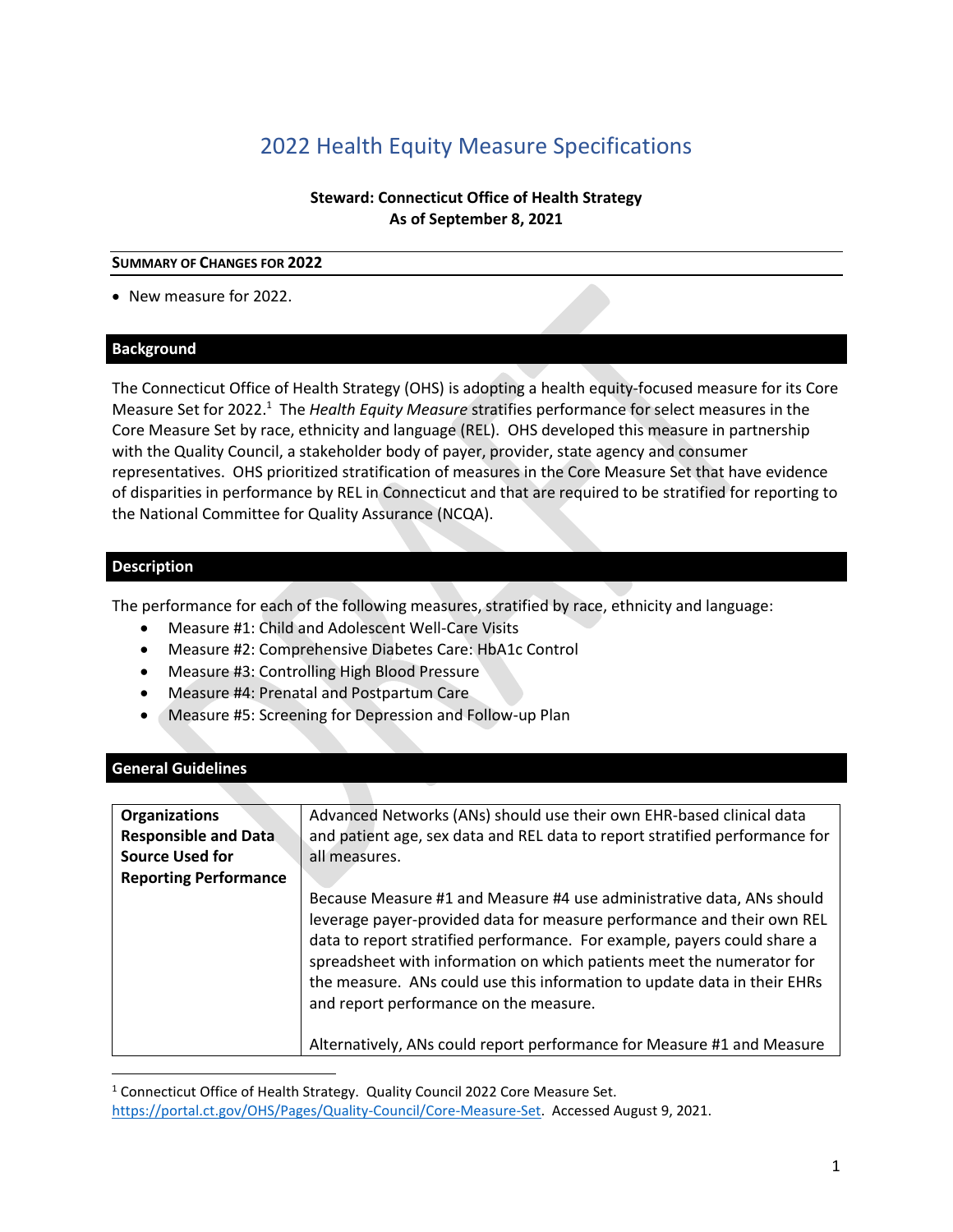|                               | #4 using data from their EHRs if it includes information on whether a                                             |
|-------------------------------|-------------------------------------------------------------------------------------------------------------------|
|                               | patient had a well-care visit. The limit of this approach, however, is that                                       |
|                               | EHR data likely would not contain information on whether a patient                                                |
|                               | received a well-care visit from another AN.                                                                       |
| <b>Overall Parameters for</b> | ANs should report stratified performance:                                                                         |
| <b>Stratification</b>         | for each race, ethnicity and language stratification category                                                     |
|                               | separately (e.g., within race, report measure performance                                                         |
|                               | separately for White, Black or African American, etc.; within                                                     |
|                               | ethnicity, report measure performance separately for                                                              |
|                               | Hispanic/Latino and non-Hispanic/Latino; within language, report                                                  |
|                               | measure performance separately for English, Spanish, etc.);                                                       |
|                               | using patient self-reported data gathered by ANs rather than<br>٠                                                 |
|                               | imputing a patient's REL,                                                                                         |
|                               | for their entire patient population meeting each measure's                                                        |
|                               | specifications, across health plans and lines of business, and                                                    |
|                               | only for measures relevant to the population served by the AN<br>$\bullet$                                        |
|                               | (e.g., a pediatric AN will not be expected to report performance                                                  |
|                               | for Measures #2-4).                                                                                               |
| <b>Data Completeness</b>      | There is no REL data completeness threshold for reporting performance                                             |
| <b>Threshold</b>              | stratified by REL. ANs should report on all patients for whom they have                                           |
|                               | REL data.                                                                                                         |
|                               |                                                                                                                   |
| <b>Required REL Reporting</b> | ANs should report stratified performance for the REL categories that the                                          |
| <b>Categories</b>             | AN is currently using. ANs are not expected to modify their REL categories                                        |
|                               | for the purpose of reporting performance. <sup>2</sup>                                                            |
|                               |                                                                                                                   |
|                               | Note: Each of the categories within each race, ethnicity and language                                             |
|                               | stratification is mutually exclusive. Therefore, the sum of all stratifications                                   |
|                               | should equal the total population.                                                                                |
| <b>Measure Specifications</b> | The Health Equity Measure specifications can be accessed from the CMS                                             |
|                               | eCQM specifications for Eligible Professionals / Eligible Clinicians for 2022                                     |
|                               | for Measure #2, Measure #3 and Measure #5. $3$ These specifications are                                           |
|                               | designed for reporting by provider organizations. ANs can simply run the                                          |
|                               |                                                                                                                   |
|                               | specifications as provided by CMS, but stratify performance by race                                               |
|                               | ethnicity and language.                                                                                           |
|                               |                                                                                                                   |
|                               | For Measure #1 and Measure #4, eCQM specifications are not available.                                             |
|                               | Therefore, the Health Equity Measure specifications are adapted from                                              |
|                               | NCQA's HEDIS MY 2022 specifications. The specifications are modified                                              |
|                               | slightly to allow for reporting by AN. Any modifications made are within<br>NCQA's list of Allowable Adjustments. |

<sup>&</sup>lt;sup>2</sup> The language category does not distinguish whether the organization is collecting data for the patient's preferred language versus language spoken.

<sup>3</sup> See: https://ecqi.healthit.gov/ep-ec?qt-tabs\_ep=1.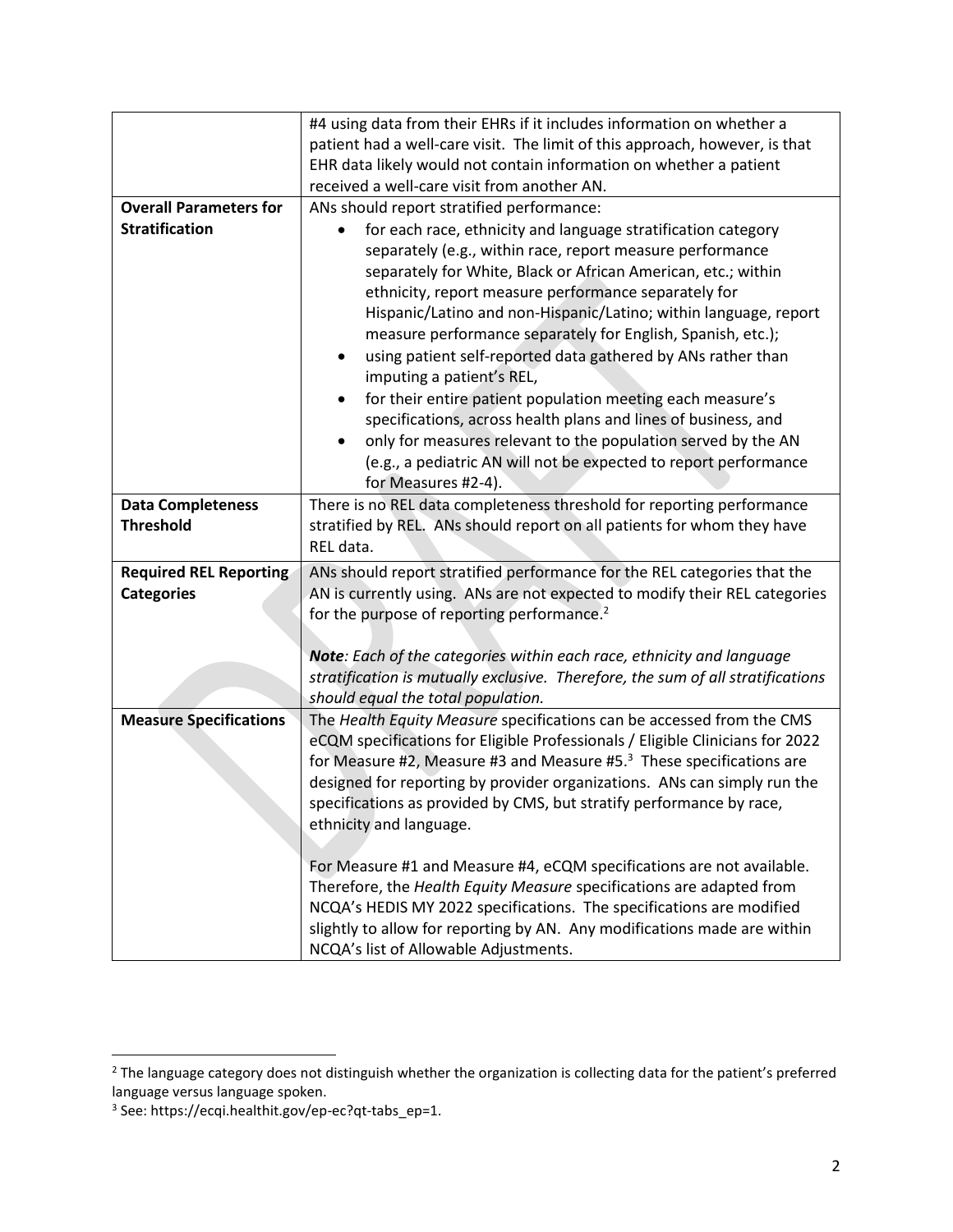### **Measure Specifications Table of Contents**

| Measure #1: Child and Adolescent Well-Care Visits (Adapted HEDIS Specifications)  4 |  |
|-------------------------------------------------------------------------------------|--|
|                                                                                     |  |
|                                                                                     |  |
| Measure #4: Prenatal and Postpartum Care (Adapted HEDIS Specifications)  10         |  |
|                                                                                     |  |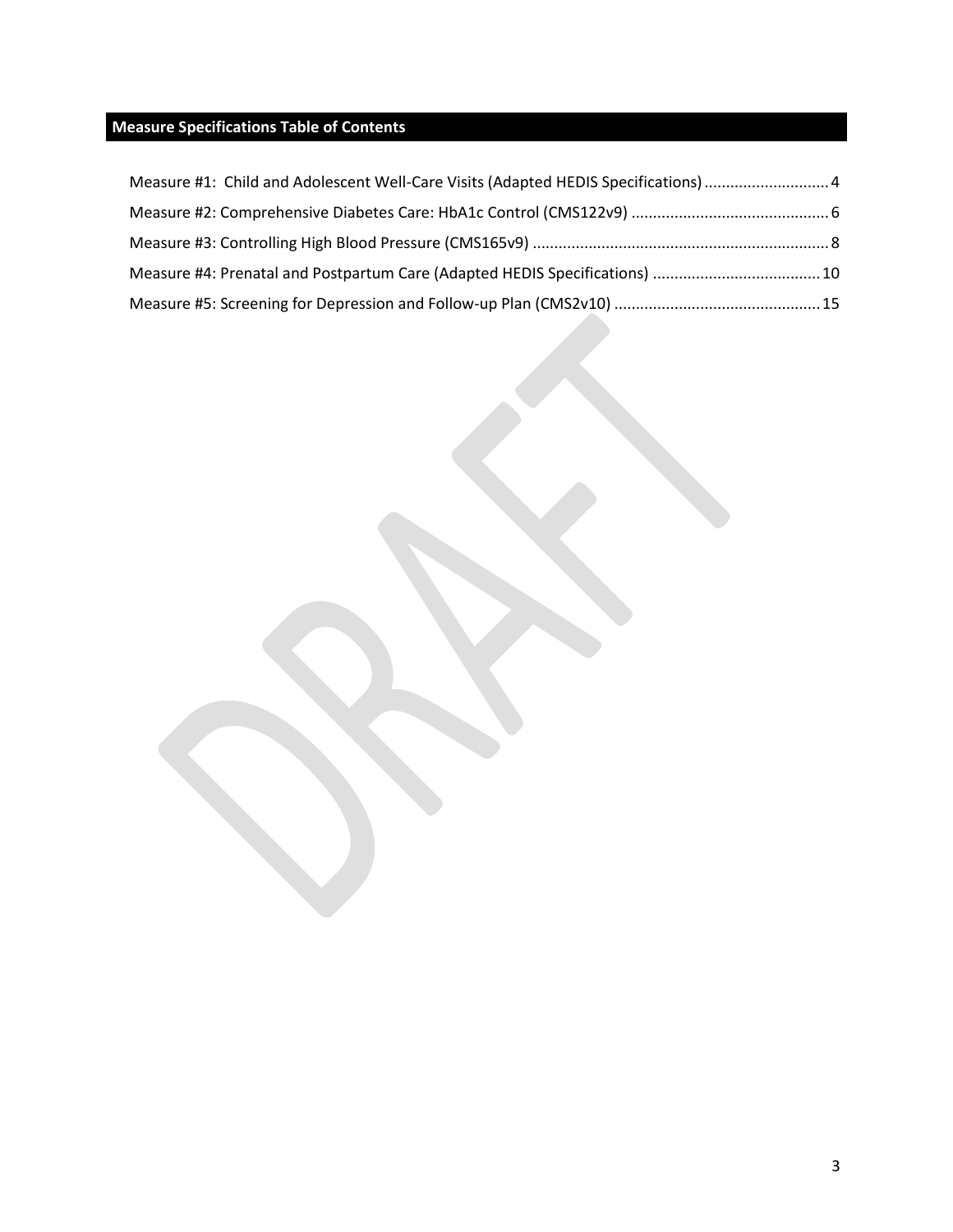# <span id="page-3-0"></span>Measure #1: Child and Adolescent Well-Care Visits (Adapted HEDIS Specifications)<sup>4</sup>

#### **Measure #1 – Description**

The percentage of members 3–21 years of age who had at least one comprehensive well-care visit with a PCP or an OB/GYN practitioner during the measurement year.

### **Measure #1 – Denominator**

| <b>Initial</b>     | Patients 3-21 years of age during the measurement period. Report three age         |
|--------------------|------------------------------------------------------------------------------------|
| <b>Population</b>  | stratifications and total rate:                                                    |
|                    | $3-11$ years.                                                                      |
|                    | 12-17 years.                                                                       |
|                    | 18-21 years.                                                                       |
|                    | Total, or the sum of the age stratifications.                                      |
| Denominator        | <b>Equals Initial Population</b>                                                   |
| <b>Statement</b>   |                                                                                    |
| <b>Denominator</b> | Patients in hospice or using hospice services anytime during the measurement year. |
| <b>Exclusions</b>  |                                                                                    |
| <b>Denominator</b> | None                                                                               |
| <b>Exceptions</b>  |                                                                                    |
| Rate 1             | The denominator statement.                                                         |
| Rate 2             | The denominator statement. Separately report the percentage of patients in the     |
|                    | denominator statement for which the provider organization has complete race data.  |
| Rate 3             | The denominator statement. Separately report the percentage of patients in the     |
|                    | denominator statement for which the provider organization has complete ethnicity   |
|                    | data.                                                                              |
| Rate 4             | The denominator statement. Separately report the percentage of patients in the     |
|                    | denominator statement for which the provider organization has complete language    |
|                    | data.                                                                              |

### **Measure #1 – Numerator**

| <b>Numerator</b>  | Patients who received one or more well-care visits during the measurement year.                                                                                                                                                                                                                                                                                                     |
|-------------------|-------------------------------------------------------------------------------------------------------------------------------------------------------------------------------------------------------------------------------------------------------------------------------------------------------------------------------------------------------------------------------------|
| <b>Statement</b>  | The well-care visit must occur with a PCP or an OB/GYN practitioner, but the                                                                                                                                                                                                                                                                                                        |
|                   | practitioner does not have to be the practitioner assigned to the patient.                                                                                                                                                                                                                                                                                                          |
| <b>Numerator</b>  | None                                                                                                                                                                                                                                                                                                                                                                                |
| <b>Exclusions</b> |                                                                                                                                                                                                                                                                                                                                                                                     |
| <b>Guidance</b>   | This measure requires use of administrative data to identify well-care visits. ANs<br>should leverage payer-provided data for measure performance. For example,<br>payers could share a spreadsheet with information on which patients meet the<br>numerator for the measure. ANs could use this information to update data in their<br>EHRs and report performance on the measure. |

<sup>4</sup> Source: Adapted from NCQA HEDIS MY 2021 specifications.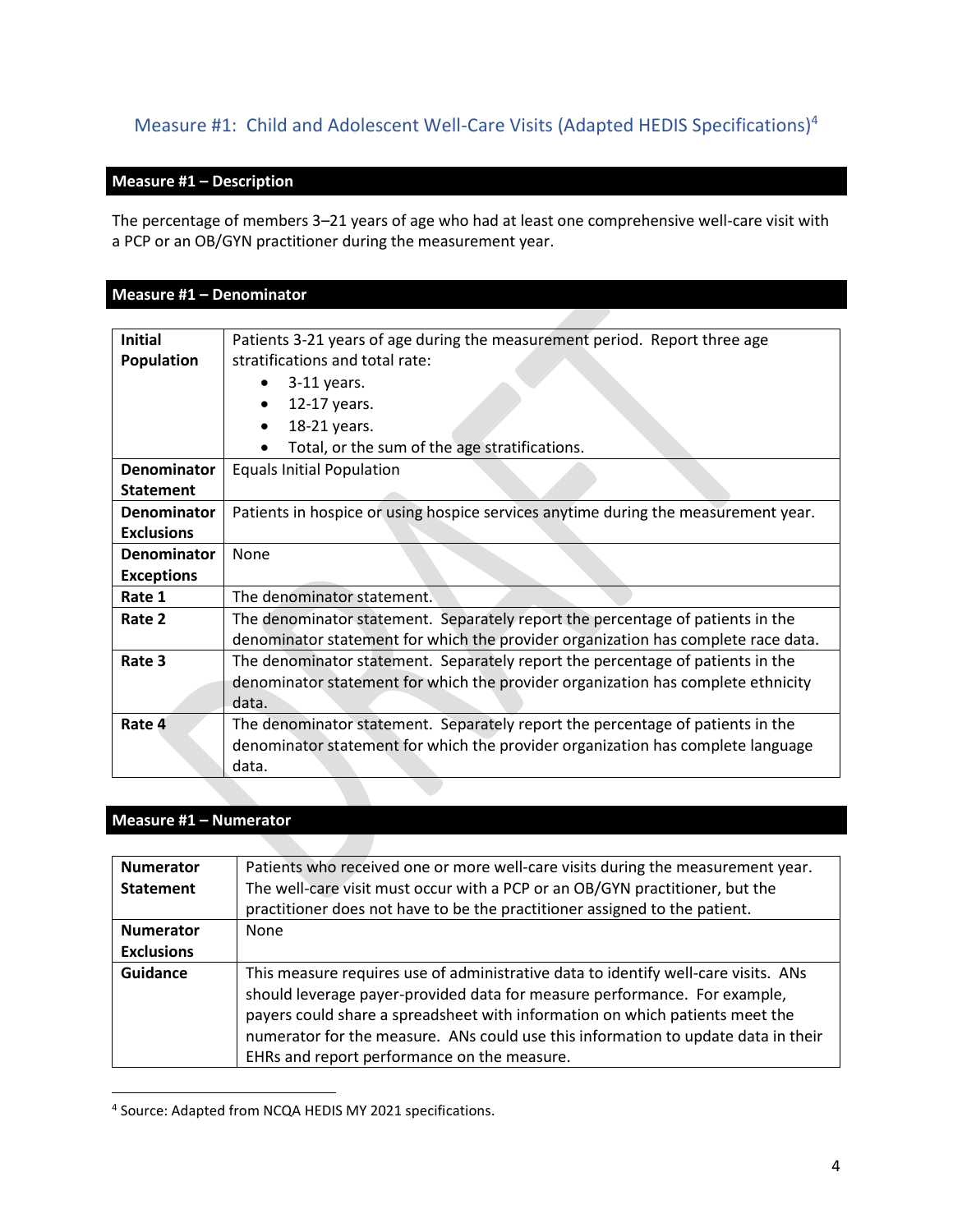|                       | Alternatively, ANs could report performance for this measure using data from their |
|-----------------------|------------------------------------------------------------------------------------|
|                       | EHRs if it includes information on whether a patient had a well-care visit. The    |
|                       | limitation of this approach, however, is that EHR data likely would not contain    |
|                       | information on whether a patient received a well-care visit from another AN.       |
| Codes to              | 99381-99385; 99391-99395; 99461; G0438-G0439; S0302; S0610; S0612-S0613;           |
| <b>Identify Well-</b> | Z00.00-Z00.01; Z00.110-Z00.111; Z00.121; Z00.129; Z00.2; Z00.3; Z01.411; Z01.419;  |
| <b>Care Visits</b>    | Z02.5; Z76.1; Z76.2; 103740001; 170099002; 170107008; 170114005; 170123008;        |
|                       | 170132005; 170141000; 170150003; 170159002; 170168000; 170250008;                  |
|                       | 170254004; 170263002; 170272005; 170281004; 170290006; 170300004;                  |
|                       | 170309003; 171387006; 171394009; 171395005; 171409007; 171410002;                  |
|                       | 171416008; 171417004; 243788004; 268563000; 270356004; 401140000;                  |
|                       | 410620009; 410621008; 410622001; 410623006; 410624000; 410625004;                  |
|                       | 410626003; 410627007; 410628002; 410629005; 410630000; 410631001;                  |
|                       | 410632008; 410633003; 410634009; 410635005; 410636006; 410637002;                  |
|                       | 410638007; 410639004; 410640002; 410641003; 410642005; 410643000;                  |
|                       | 410644006; 410645007; 410646008; 410647004; 410648009; 410649001;                  |
|                       | 410650001; 442162000; 783260003; 444971000124105; 446301000124108;                 |
|                       | 446381000124104; 669251000168104; 669261000168102; 669271000168108;                |
|                       | 669281000168106                                                                    |
| Rate 1                | The numerator statement.                                                           |
| Rate 2                | The numerator statement, stratified by race.                                       |
| Rate 3                | The numerator statement, stratified by ethnicity.                                  |
| Rate 4                | The numerator statement, stratified by language.                                   |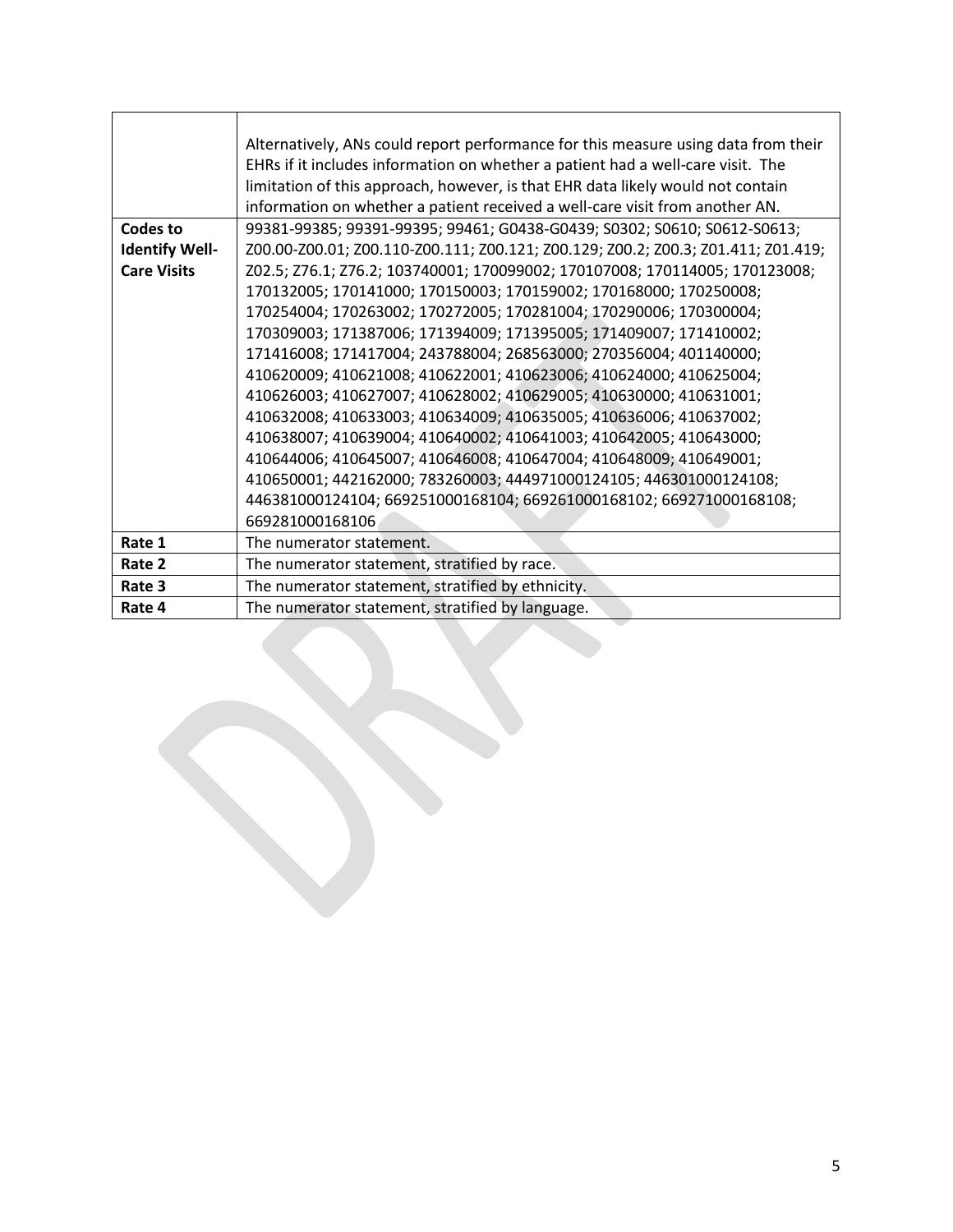# Measure #2: Comprehensive Diabetes Care: HbA1c Control (CMS122v10) 5

### <span id="page-5-0"></span>**Measure #2 – Description**

Percentage of patients 18-75 years of age with diabetes who had hemoglobin A1c <8.0% during the measurement year.

### **Measure #2 – Denominator**

| <b>Initial</b>                          | Patients 18-75 years of age with diabetes with a visit during the measurement period.                                                                                                                                                                                                                                                                                                                                                                                                                                                                                                                                                                                                                                                                                                        |
|-----------------------------------------|----------------------------------------------------------------------------------------------------------------------------------------------------------------------------------------------------------------------------------------------------------------------------------------------------------------------------------------------------------------------------------------------------------------------------------------------------------------------------------------------------------------------------------------------------------------------------------------------------------------------------------------------------------------------------------------------------------------------------------------------------------------------------------------------|
| Population                              | Services delivered via telehealth are eligible encounters.                                                                                                                                                                                                                                                                                                                                                                                                                                                                                                                                                                                                                                                                                                                                   |
| <b>Denominator</b><br><b>Statement</b>  | <b>Equals Initial Population</b>                                                                                                                                                                                                                                                                                                                                                                                                                                                                                                                                                                                                                                                                                                                                                             |
| <b>Denominator</b><br><b>Exclusions</b> | Patients who are in hospice care for any part of the measurement period.<br>$\bullet$<br>Patients 66 and older who are living long term in an institution for more than<br>90 consecutive days during the measurement period.<br>Patients 66 and older with an indication of frailty for any part of the<br>$\bullet$<br>measurement period who meet any of the following criteria:<br>Advanced illness with two outpatient encounters during the<br>$\circ$<br>measurement period or the year prior OR<br>Advanced illness with one inpatient encounter during the<br>$\circ$<br>measurement period or the year prior OR<br>Taking dementia medications during the measurement period or the<br>$\circ$<br>year prior.<br>Patients receiving palliative care during the measurement period. |
| <b>Denominator</b>                      | None                                                                                                                                                                                                                                                                                                                                                                                                                                                                                                                                                                                                                                                                                                                                                                                         |
| <b>Exceptions</b>                       |                                                                                                                                                                                                                                                                                                                                                                                                                                                                                                                                                                                                                                                                                                                                                                                              |
| Rate 1                                  | The denominator statement.                                                                                                                                                                                                                                                                                                                                                                                                                                                                                                                                                                                                                                                                                                                                                                   |
| Rate 2                                  | The denominator statement, stratified by race. Separately report the percentage of<br>patients in the denominator statement for which the provider organization has<br>complete race data.                                                                                                                                                                                                                                                                                                                                                                                                                                                                                                                                                                                                   |
| Rate 3                                  | The denominator statement, stratified by ethnicity. Separately report the percentage<br>of patients in the denominator statement for which the provider organization has<br>complete ethnicity data.                                                                                                                                                                                                                                                                                                                                                                                                                                                                                                                                                                                         |
| Rate 4                                  | The denominator statement, stratified by language. Separately report the percentage<br>of patients in the denominator statement for which the provider organization has<br>complete language data.                                                                                                                                                                                                                                                                                                                                                                                                                                                                                                                                                                                           |
| Rate 5                                  | The denominator statement, stratified by disability status. Separately report the<br>percentage of patients in the denominator statement for which the provider<br>organization has complete disability status data.                                                                                                                                                                                                                                                                                                                                                                                                                                                                                                                                                                         |

<sup>&</sup>lt;sup>5</sup> Source: Modified from CMS 2022 eCQM specifications for Diabetes: Hemoglobin A1c (HbA1c) Poor Control (>9%). [https://ecqi.healthit.gov/ecqm/ep/2022/cms122v10.](https://ecqi.healthit.gov/ecqm/ep/2022/cms122v10)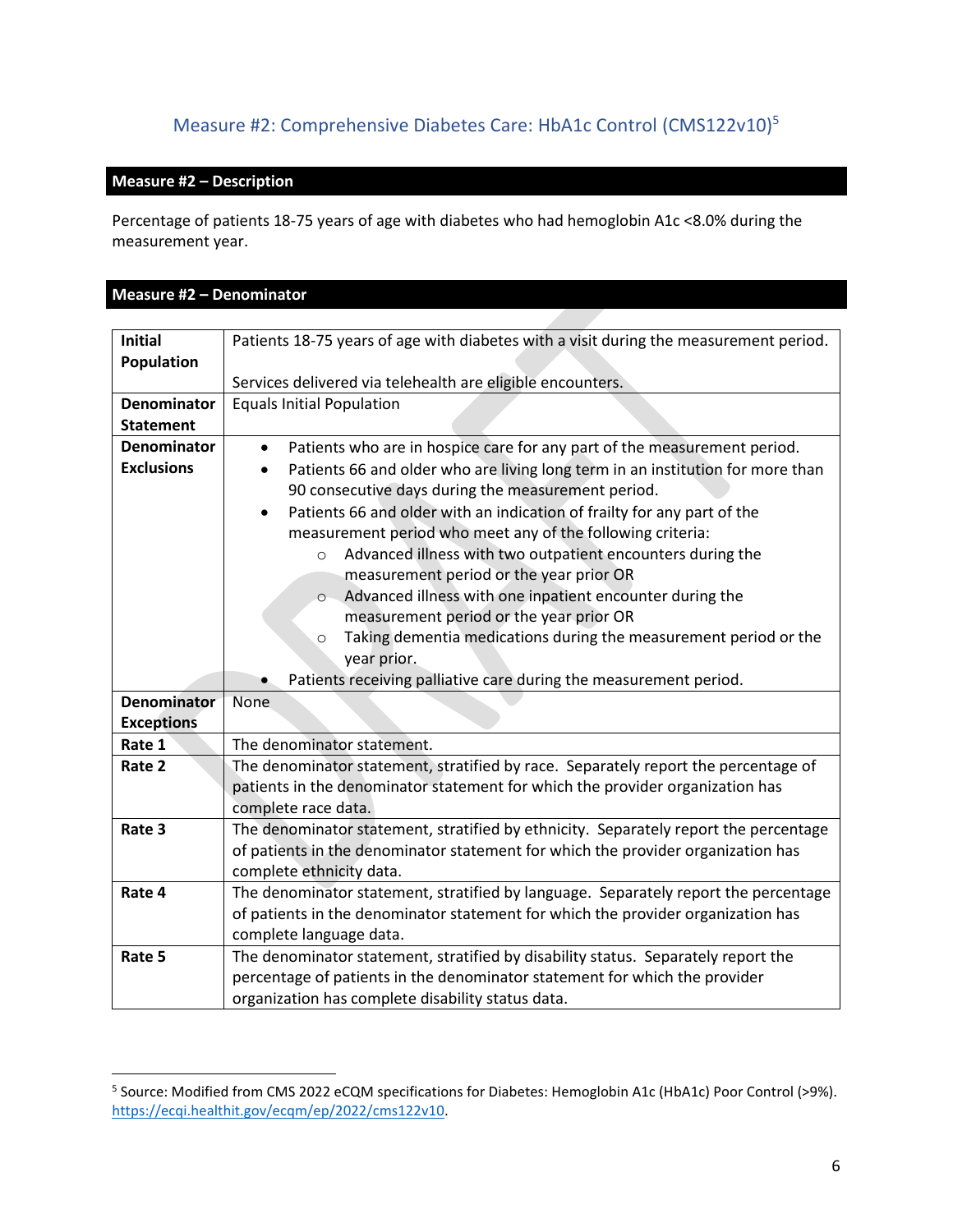### **Measure #2 – Numerator**

| <b>Numerator</b>  | Patients whose most recent HbA1c level (performed during the measurement                                      |
|-------------------|---------------------------------------------------------------------------------------------------------------|
| <b>Statement</b>  | period) is $< 8.0\%$                                                                                          |
| <b>Numerator</b>  | Not applicable                                                                                                |
| <b>Exclusions</b> |                                                                                                               |
| Guidance          | If the HbA1c test result is in the medical record, the test can be used to determine<br>numerator compliance. |
|                   |                                                                                                               |
|                   | Only patients with a diagnosis of Type 1 or Type 2 diabetes should be included in                             |
|                   | the denominator of this measure; patients with a diagnosis of secondary diabetes                              |
|                   | due to another condition should not be included.                                                              |
| Rate 1            | The numerator statement.                                                                                      |
| Rate 2            | The numerator statement, stratified by race.                                                                  |
| Rate 3            | The numerator statement, stratified by ethnicity.                                                             |
| Rate 4            | The numerator statement, stratified by language.                                                              |
| Rate 5            | The numerator statement, stratified by disability status.                                                     |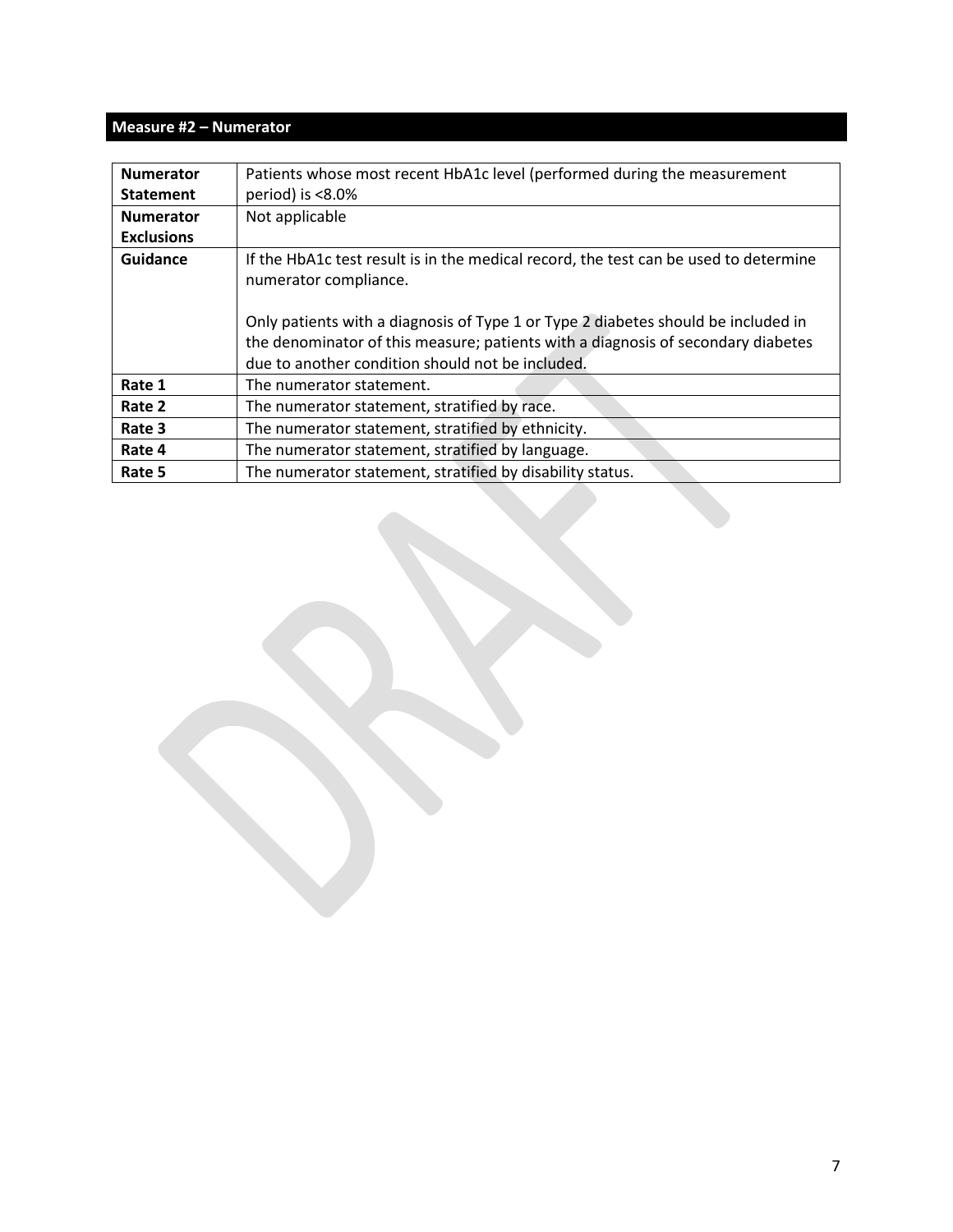# Measure #3: Controlling High Blood Pressure (CMS165v10) 6

#### <span id="page-7-0"></span>**Measure #3 – Description**

Percentage of patients 18-85 years of age who had a diagnosis of essential hypertension starting before and continuing into, or starting during the first six months of the measurement period, , and whose most recent blood pressure was adequately controlled (<140/90mmHg) during the measurement period.

# **Measure #3 – Denominator**

| <b>Initial</b><br>Population            | Patients 18-85 years of age who had a visit and diagnosis of essential hypertension<br>starting before and continuing into, or starting during the first six months of the                                                                                                                                                                                                                                                                                                                                                                                                                                                                                                                                                                                                                                                                                                                                                                           |
|-----------------------------------------|------------------------------------------------------------------------------------------------------------------------------------------------------------------------------------------------------------------------------------------------------------------------------------------------------------------------------------------------------------------------------------------------------------------------------------------------------------------------------------------------------------------------------------------------------------------------------------------------------------------------------------------------------------------------------------------------------------------------------------------------------------------------------------------------------------------------------------------------------------------------------------------------------------------------------------------------------|
|                                         | measurement period.                                                                                                                                                                                                                                                                                                                                                                                                                                                                                                                                                                                                                                                                                                                                                                                                                                                                                                                                  |
|                                         |                                                                                                                                                                                                                                                                                                                                                                                                                                                                                                                                                                                                                                                                                                                                                                                                                                                                                                                                                      |
|                                         | Services delivered via telehealth are eligible encounters.                                                                                                                                                                                                                                                                                                                                                                                                                                                                                                                                                                                                                                                                                                                                                                                                                                                                                           |
| <b>Denominator</b>                      | <b>Equals Initial Population</b>                                                                                                                                                                                                                                                                                                                                                                                                                                                                                                                                                                                                                                                                                                                                                                                                                                                                                                                     |
| <b>Statement</b>                        |                                                                                                                                                                                                                                                                                                                                                                                                                                                                                                                                                                                                                                                                                                                                                                                                                                                                                                                                                      |
| <b>Denominator</b><br><b>Exclusions</b> | Patients with evidence of end stage renal disease (ESRD), dialysis or renal<br>transplant before or during the measurement period. Also exclude patients<br>with a diagnosis of pregnancy during the measurement period.<br>Exclude patients who are in hospice care for any part of the measurement<br>period.<br>Exclude patients 66 and older who are living long term in an institution for<br>more than 90 consecutive days during the measurement period.<br>Exclude patients 66 and older with an indication of frailty for any part of the<br>measurement period who meet any of the following criteria:<br>Advanced illness with two outpatient encounters during the<br>$\circ$<br>measurement period or the year prior OR<br>Advanced illness with one inpatient encounter during the<br>$\circ$<br>measurement period or the year prior OR<br>Taking dementia medications during the measurement period or the<br>$\circ$<br>year prior. |
|                                         | Patients 81 and older with an indication of frailty for any part of the                                                                                                                                                                                                                                                                                                                                                                                                                                                                                                                                                                                                                                                                                                                                                                                                                                                                              |
|                                         | measurement period.                                                                                                                                                                                                                                                                                                                                                                                                                                                                                                                                                                                                                                                                                                                                                                                                                                                                                                                                  |
|                                         | Patients receiving palliative care during the measurement period.                                                                                                                                                                                                                                                                                                                                                                                                                                                                                                                                                                                                                                                                                                                                                                                                                                                                                    |
| <b>Denominator</b>                      | None                                                                                                                                                                                                                                                                                                                                                                                                                                                                                                                                                                                                                                                                                                                                                                                                                                                                                                                                                 |
| <b>Exceptions</b>                       |                                                                                                                                                                                                                                                                                                                                                                                                                                                                                                                                                                                                                                                                                                                                                                                                                                                                                                                                                      |
| Rate 1                                  | The denominator statement.                                                                                                                                                                                                                                                                                                                                                                                                                                                                                                                                                                                                                                                                                                                                                                                                                                                                                                                           |
| Rate 2                                  | The denominator statement, stratified by race. Separately report the percentage of                                                                                                                                                                                                                                                                                                                                                                                                                                                                                                                                                                                                                                                                                                                                                                                                                                                                   |
|                                         | patients in the denominator statement for which the provider organization has                                                                                                                                                                                                                                                                                                                                                                                                                                                                                                                                                                                                                                                                                                                                                                                                                                                                        |
|                                         | complete race data.                                                                                                                                                                                                                                                                                                                                                                                                                                                                                                                                                                                                                                                                                                                                                                                                                                                                                                                                  |
| Rate 3                                  | The denominator statement, stratified by ethnicity. Separately report the percentage                                                                                                                                                                                                                                                                                                                                                                                                                                                                                                                                                                                                                                                                                                                                                                                                                                                                 |
|                                         | of patients in the denominator statement for which the provider organization has                                                                                                                                                                                                                                                                                                                                                                                                                                                                                                                                                                                                                                                                                                                                                                                                                                                                     |

<sup>&</sup>lt;sup>6</sup> Source: CMS 2022 eCQM specifications. [https://ecqi.healthit.gov/ecqm/ep/2022/cms165v10.](https://ecqi.healthit.gov/ecqm/ep/2022/cms165v10)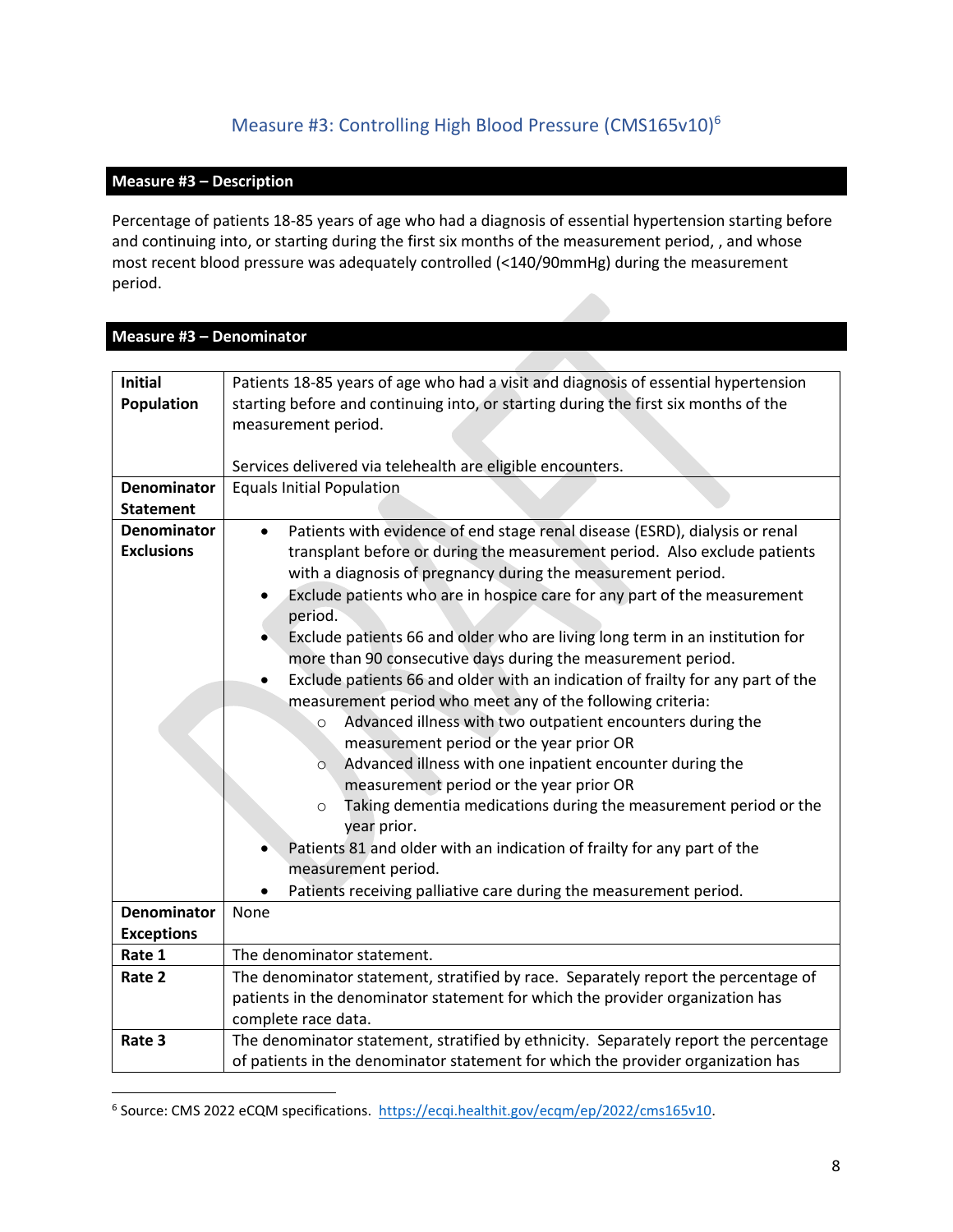|        | complete ethnicity data.                                                                                                                                                                                             |
|--------|----------------------------------------------------------------------------------------------------------------------------------------------------------------------------------------------------------------------|
| Rate 4 | The denominator statement, stratified by language. Separately report the percentage<br>of patients in the denominator statement for which the provider organization has<br>complete language data.                   |
| Rate 5 | The denominator statement, stratified by disability status. Separately report the<br>percentage of patients in the denominator statement for which the provider<br>organization has complete disability status data. |

### **Measure #3 – Numerator**

| <b>Numerator</b>  | Patients whose most recent blood pressure is adequately controlled (systolic blood                                                                                                                                                                                                                                                                                                                                                                                                                                                                                                                                                                                                                                                                                                                                                                                                                                                                                                                                                                                                                                                                                                                                                                                                                                                                                                                                                                                                                                                                                                                                            |
|-------------------|-------------------------------------------------------------------------------------------------------------------------------------------------------------------------------------------------------------------------------------------------------------------------------------------------------------------------------------------------------------------------------------------------------------------------------------------------------------------------------------------------------------------------------------------------------------------------------------------------------------------------------------------------------------------------------------------------------------------------------------------------------------------------------------------------------------------------------------------------------------------------------------------------------------------------------------------------------------------------------------------------------------------------------------------------------------------------------------------------------------------------------------------------------------------------------------------------------------------------------------------------------------------------------------------------------------------------------------------------------------------------------------------------------------------------------------------------------------------------------------------------------------------------------------------------------------------------------------------------------------------------------|
| <b>Statement</b>  | pressure < 140 mmHg and diastolic blood pressure < 90 mmHg) during the                                                                                                                                                                                                                                                                                                                                                                                                                                                                                                                                                                                                                                                                                                                                                                                                                                                                                                                                                                                                                                                                                                                                                                                                                                                                                                                                                                                                                                                                                                                                                        |
|                   | measurement period.                                                                                                                                                                                                                                                                                                                                                                                                                                                                                                                                                                                                                                                                                                                                                                                                                                                                                                                                                                                                                                                                                                                                                                                                                                                                                                                                                                                                                                                                                                                                                                                                           |
| <b>Numerator</b>  | Not applicable                                                                                                                                                                                                                                                                                                                                                                                                                                                                                                                                                                                                                                                                                                                                                                                                                                                                                                                                                                                                                                                                                                                                                                                                                                                                                                                                                                                                                                                                                                                                                                                                                |
| <b>Exclusions</b> |                                                                                                                                                                                                                                                                                                                                                                                                                                                                                                                                                                                                                                                                                                                                                                                                                                                                                                                                                                                                                                                                                                                                                                                                                                                                                                                                                                                                                                                                                                                                                                                                                               |
| <b>Guidance</b>   | In reference to the numerator element, only blood pressure readings performed by<br>a clinician or a remote monitoring device are acceptable for numerator compliance<br>with this measure. This includes blood pressures taken in person by a clinician and<br>blood pressures measured remotely by electronic monitoring devices capable of<br>transmitting the blood pressure data to the clinician. Blood pressure readings taken<br>by a remote monitoring device and conveyed by the patient to the clinician are also<br>acceptable. It is the clinician's responsibility and discretion to confirm the remote<br>monitoring device used to obtain the blood pressure is considered acceptable and<br>reliable and whether the blood pressure reading is considered accurate before<br>documenting it in the patient's medical record.<br>Do not include BP readings:<br>Taken during an acute inpatient stay or an ED visit.<br>Taken on the same day as a diagnostic test or diagnostic or therapeutic<br>$\bullet$<br>procedure that requires a change in diet or change in medication on or one<br>day before the day of the test or procedure, with the exception of fasting<br>blood tests.<br>Taken by the patient using a non-digital device such as a manual blood<br>pressure cuff and stethoscope.<br>If no blood pressure is recorded during the measurement period, the patient's<br>blood pressure is assumed "not controlled."<br>If there are multiple blood pressure readings on the same day, use the lowest<br>systolic and the lowest diastolic reading as the most recent blood pressure reading. |
| Rate 1            | The numerator statement.                                                                                                                                                                                                                                                                                                                                                                                                                                                                                                                                                                                                                                                                                                                                                                                                                                                                                                                                                                                                                                                                                                                                                                                                                                                                                                                                                                                                                                                                                                                                                                                                      |
| Rate 2            | The numerator statement, stratified by race.                                                                                                                                                                                                                                                                                                                                                                                                                                                                                                                                                                                                                                                                                                                                                                                                                                                                                                                                                                                                                                                                                                                                                                                                                                                                                                                                                                                                                                                                                                                                                                                  |
| Rate 3            | The numerator statement, stratified by ethnicity.                                                                                                                                                                                                                                                                                                                                                                                                                                                                                                                                                                                                                                                                                                                                                                                                                                                                                                                                                                                                                                                                                                                                                                                                                                                                                                                                                                                                                                                                                                                                                                             |
| Rate 4            | The numerator statement, stratified by language.                                                                                                                                                                                                                                                                                                                                                                                                                                                                                                                                                                                                                                                                                                                                                                                                                                                                                                                                                                                                                                                                                                                                                                                                                                                                                                                                                                                                                                                                                                                                                                              |
| Rate 5            | The numerator statement, stratified by disability status.                                                                                                                                                                                                                                                                                                                                                                                                                                                                                                                                                                                                                                                                                                                                                                                                                                                                                                                                                                                                                                                                                                                                                                                                                                                                                                                                                                                                                                                                                                                                                                     |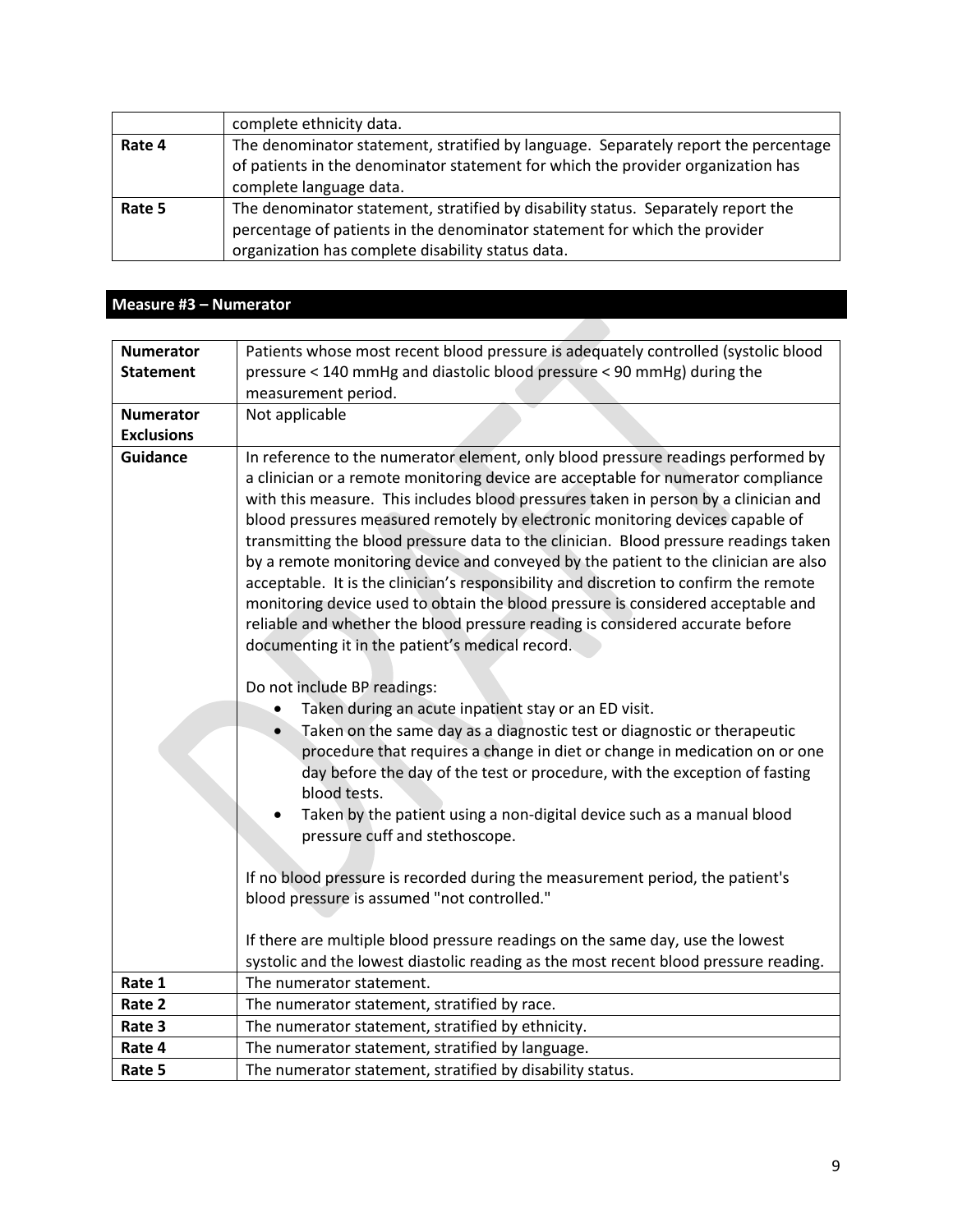# <span id="page-9-0"></span>Measure #4: Prenatal and Postpartum Care (Adapted HEDIS Specifications)<sup>7</sup>

#### **Measure #4 – Description**

The percentage of deliveries of live births on or between October 8 of the year prior to the measurement year and October 7 of the measurement year. For these women, the measure assesses the following facets of prenatal and postpartum care.

- *Timeliness of Prenatal Care*. The percentage of deliveries that received a prenatal care visit in the first trimester, on or before the enrollment start date or within 42 days of enrollment in the organization.
- *Postpartum Care*. The percentage of deliveries that had a postpartum visit on or between 7 and 84 days after delivery.

| <b>Initial</b><br>Delivered a live birth on or between October 8 of the year prior to the measurement<br>year and October 7 of the measurement year. Include women who delivered in any<br>Population<br>setting.                                                               |
|---------------------------------------------------------------------------------------------------------------------------------------------------------------------------------------------------------------------------------------------------------------------------------|
|                                                                                                                                                                                                                                                                                 |
|                                                                                                                                                                                                                                                                                 |
| Multiple births. Women who had two separate deliveries (different dates of service)<br>between October 8 of the year prior to the measurement year and October 7 of the<br>measurement year count twice. Women who had multiple live births during one<br>pregnancy count once. |
| Follow the steps below to identify the initial population, which is the denominator for<br>both rates: <sup>8</sup>                                                                                                                                                             |
| 1. Identify deliveries. Identify all women with a delivery (Deliveries Value Set)<br>on or between October 8 of the year prior to the measurement year and<br>October 7 of the measurement year.                                                                                |
| Note: The intent is to identify the date of delivery (the date of the<br>a.<br>"procedure"). If the date of delivery cannot be interpreted on the<br>claim, use the date of service or, for inpatient claims, the date of<br>discharge.                                         |
| Exclude non-live births (Non-live Births Value Set).<br>2.                                                                                                                                                                                                                      |
| <b>Denominator</b><br><b>Equals Initial Population</b>                                                                                                                                                                                                                          |
| <b>Statement</b>                                                                                                                                                                                                                                                                |
| Patients in hospice or using hospice services anytime during the measurement year.<br><b>Denominator</b>                                                                                                                                                                        |
| <b>Exclusions</b>                                                                                                                                                                                                                                                               |
| <b>Denominator</b><br>None                                                                                                                                                                                                                                                      |
| <b>Exceptions</b>                                                                                                                                                                                                                                                               |
| This measure requires use of administrative data to identify well-care visits. ANs<br><b>Guidance</b><br>should leverage payer-provided data for measure performance. For example, payers                                                                                       |

#### **Measure #4 – Denominator**

<sup>&</sup>lt;sup>7</sup> Source: Adapted from NCQA HEDIS MY 2022 specifications.

<sup>8</sup> Visi[t https://store.ncqa.org/my-2022-quality-rating-system-qrs-hedis-value-set-directory.html](https://store.ncqa.org/my-2022-quality-rating-system-qrs-hedis-value-set-directory.html) to obtain the codes associated with each Value Set.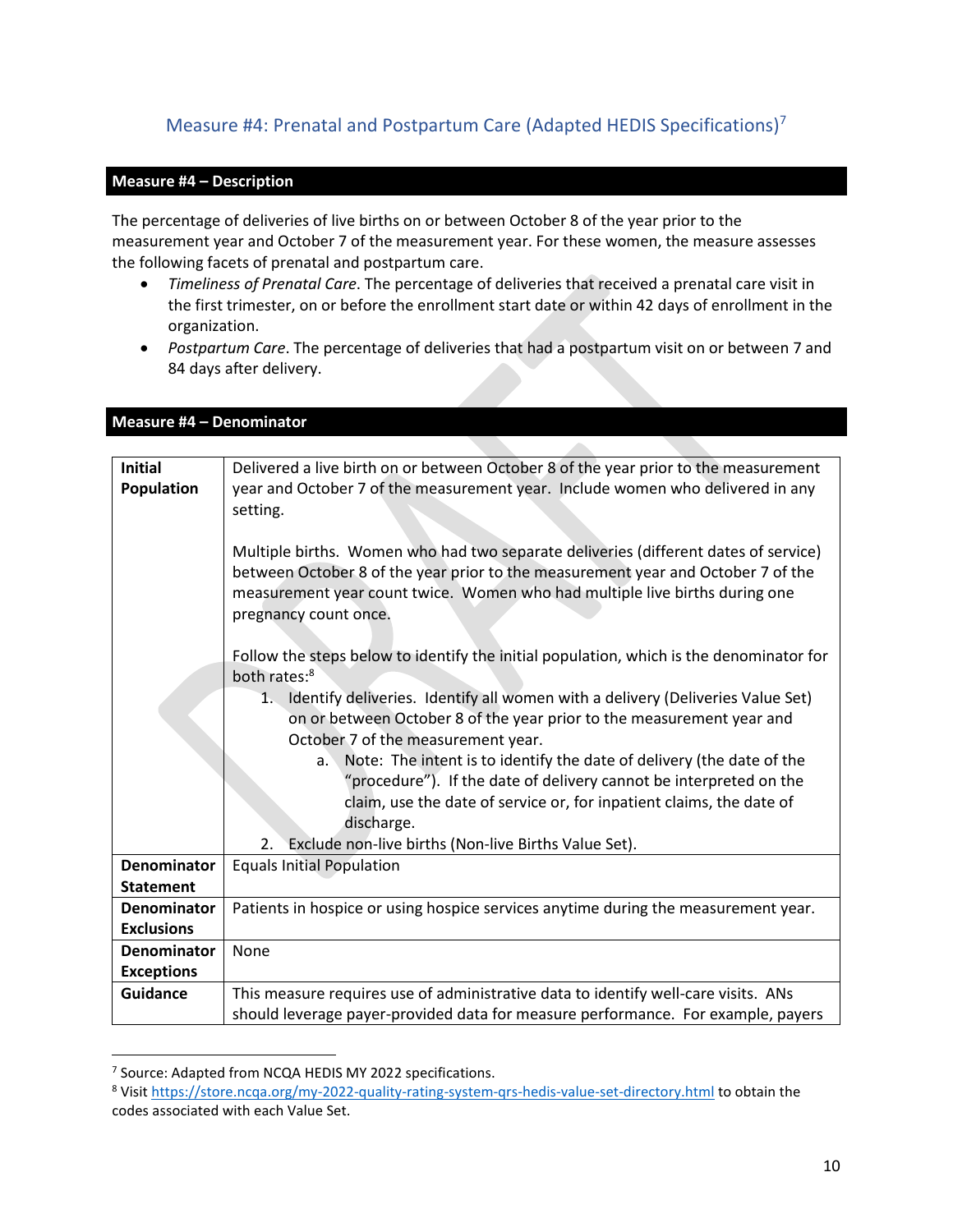|        | could share a spreadsheet with information on which patients meet the numerator<br>for the measure. ANs could use this information to update data in their EHRs and<br>report performance on the measure.            |
|--------|----------------------------------------------------------------------------------------------------------------------------------------------------------------------------------------------------------------------|
|        | Alternatively, ANs could report performance for this measure using data from their<br>EHRs if it includes information on whether a patient had a well-care visit. The                                                |
|        | limitation of this approach, however, is that EHR data likely would not contain<br>information on whether a patient received a well-care visit from another AN.                                                      |
| Rate 1 | The denominator statement.                                                                                                                                                                                           |
| Rate 2 | The denominator statement, stratified by race. Separately report the percentage of<br>patients in the denominator statement for which the provider organization has<br>complete race data.                           |
| Rate 3 | The denominator statement, stratified by ethnicity. Separately report the percentage<br>of patients in the denominator statement for which the provider organization has<br>complete ethnicity data.                 |
| Rate 4 | The denominator statement, stratified by language. Separately report the percentage<br>of patients in the denominator statement for which the provider organization has<br>complete language data.                   |
| Rate 5 | The denominator statement, stratified by disability status. Separately report the<br>percentage of patients in the denominator statement for which the provider<br>organization has complete disability status data. |

# **Measure #4 –** *Timeliness of Prenatal Care* **Numerator**

| <b>Numerator</b> | A prenatal care visit to an OB/GYN or other prenatal care practitioner, or PCP during |
|------------------|---------------------------------------------------------------------------------------|
| <b>Statement</b> | the required time frame. Follow the steps below to identify numerator compliance:     |
|                  | Identify women attributed to the AN with a delivery during the<br>1.                  |
|                  | measurement year.                                                                     |
|                  | Identify prenatal visits that occurred during the required timeframe. The<br>2.       |
|                  | practitioner type must be an OB/GYN or other prenatal care practitioner or            |
|                  | PCP to meet criteria for a prenatal visit. For visits to a PCP, a diagnosis of        |
|                  | pregnancy must be present. Documentation in the medical record must                   |
|                  | include a note indicating the date when the prenatal care visit occurred,             |
|                  | and evidence of one of the following:                                                 |
|                  | Documentation indicating the woman is pregnant or references to<br>a.                 |
|                  | the pregnancy; for example:                                                           |
|                  | Documentation in a standardized prenatal flow sheet, or<br>i.                         |
|                  | Documentation of LMP, EDD or gestational age, or<br>ii.                               |
|                  | A positive pregnancy test result, or<br>iii.                                          |
|                  | Documentation of gravidity and parity, or<br>iv.                                      |
|                  | Documentation of complete obstetrical history, or<br>v.                               |
|                  | vi. Documentation of prenatal risk assessment and                                     |
|                  | counseling/education.                                                                 |
|                  | b. A basic physical obstetrical examination that includes auscultation                |
|                  | for fetal heart tone, or pelvic exam with obstetric observations, or                  |
|                  | measurement of fundus height (a standardized prenatal flow sheet                      |
|                  | may be used).                                                                         |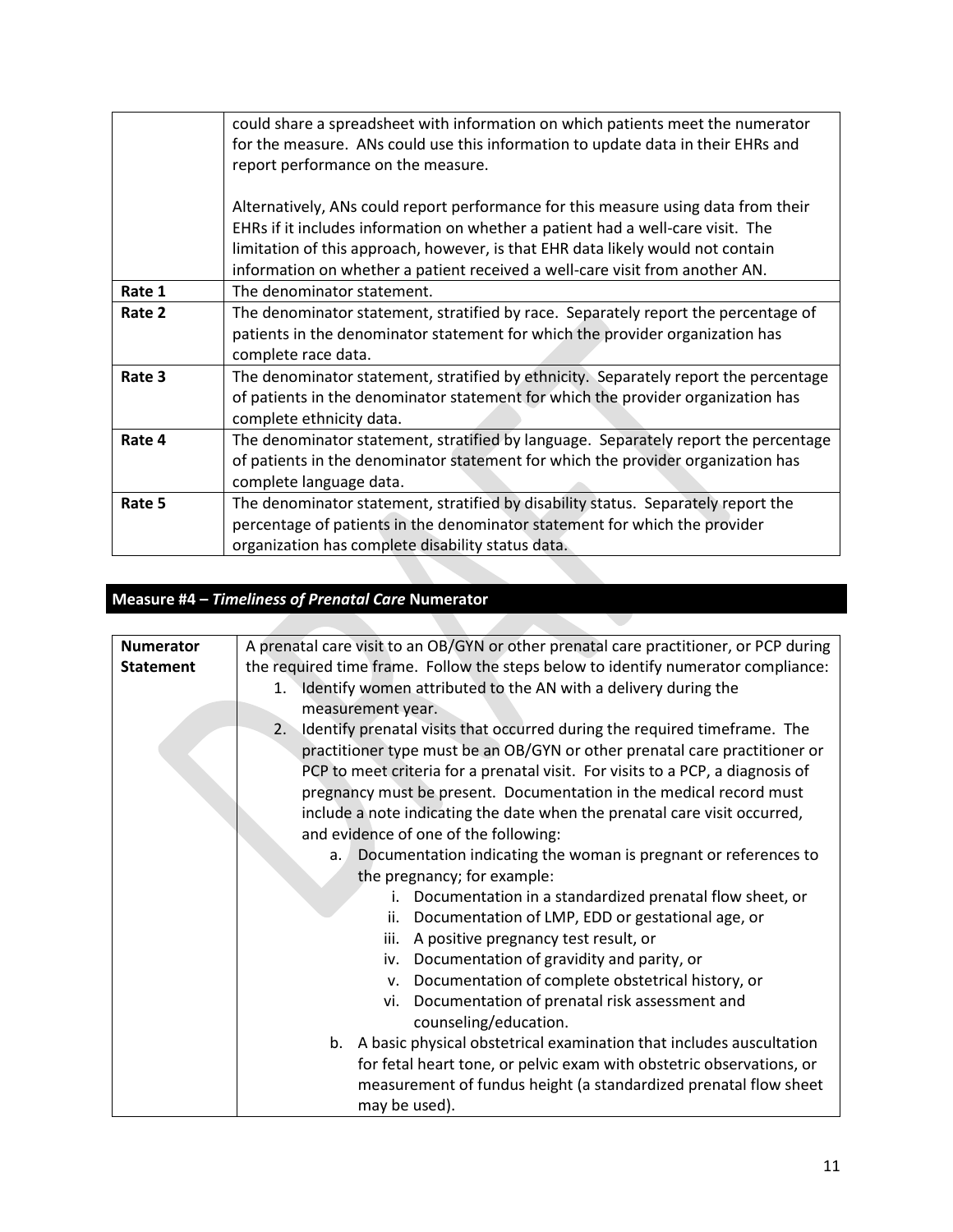|                   | c. Evidence that a prenatal care procedure was performed, such as:                       |
|-------------------|------------------------------------------------------------------------------------------|
|                   | i. Screening test in the form of an obstetric panel (must                                |
|                   | include all of the following: hematocrit, differential WBC                               |
|                   | count, platelet count, hepatitis B surface antigen, rubella                              |
|                   | antibody, syphilis test, RBC antibody screen, Rh and ABO                                 |
|                   | blood typing), or                                                                        |
|                   | ii. TORCH antibody panel alone, or                                                       |
|                   | iii. A rubella antibody test/titer with an Rh incompatibility                            |
|                   |                                                                                          |
|                   | (ABO/Rh) blood typing, or                                                                |
|                   | Ultrasound of a pregnant uterus.<br>iv.                                                  |
| <b>Numerator</b>  | Not applicable                                                                           |
| <b>Exclusions</b> |                                                                                          |
| <b>Guidance</b>   | Services that occur over multiple visits count toward this measure if all services are   |
|                   | within the time frame established in the measure. Ultrasound and lab results alone       |
|                   | are not considered a visit; they must be combined with an office visit with an           |
|                   | appropriate practitioner in order to count for this measure.                             |
|                   |                                                                                          |
|                   | For each patient, the organization must use one date (date of delivery or EDD) to        |
|                   | define the start and end of the first trimester. If multiple EDDs are documented,        |
|                   | the organization must define a method to determine which EDD to use, and use             |
|                   | that date consistently. If the organization elects to use EDD, and the EDD is not on     |
|                   |                                                                                          |
|                   | or between October 8 of the year prior to the measurement year and October 7 of          |
|                   | the measurement year, the member is excluded as a valid data error and replaced          |
|                   | by the next member of the oversample. The LMP may not be used to determine               |
|                   | the first trimester.                                                                     |
|                   |                                                                                          |
|                   | The organization may use EDD to identify the first trimester for the Timeliness of       |
|                   | Prenatal Care rate and use the date of delivery for the Postpartum Care rate.            |
|                   |                                                                                          |
|                   | A Pap test does not count as a prenatal care visit for the administrative and hybrid     |
|                   | specification of the Timeliness of Prenatal Care rate, but is acceptable for the         |
|                   | Postpartum Care rate as evidence of a pelvic exam. A colposcopy alone is not             |
|                   | numerator compliant for either rate.                                                     |
|                   |                                                                                          |
|                   | The intent is that a prenatal visit is with a PCP or OB/GYN or other prenatal care       |
|                   | practitioner. Ancillary services (lab, ultrasound) may be delivered by an ancillary      |
|                   |                                                                                          |
|                   | provider. Nonancillary services (e.g., fetal heart tone, prenatal risk assessment)       |
|                   | must be delivered by the required provider type.                                         |
|                   |                                                                                          |
|                   | The intent is to assess whether prenatal and preventive care was rendered on a           |
|                   | routine, outpatient basis rather than assessing treatment for emergent events.           |
|                   |                                                                                          |
|                   | Services provided during a telephone visit, e-visit or virtual check-in are eligible for |
|                   | use in reporting.                                                                        |
| Rate 1            | The numerator statement.                                                                 |
| Rate 2            | The numerator statement, stratified by race.                                             |
| Rate 3            | The numerator statement, stratified by ethnicity.                                        |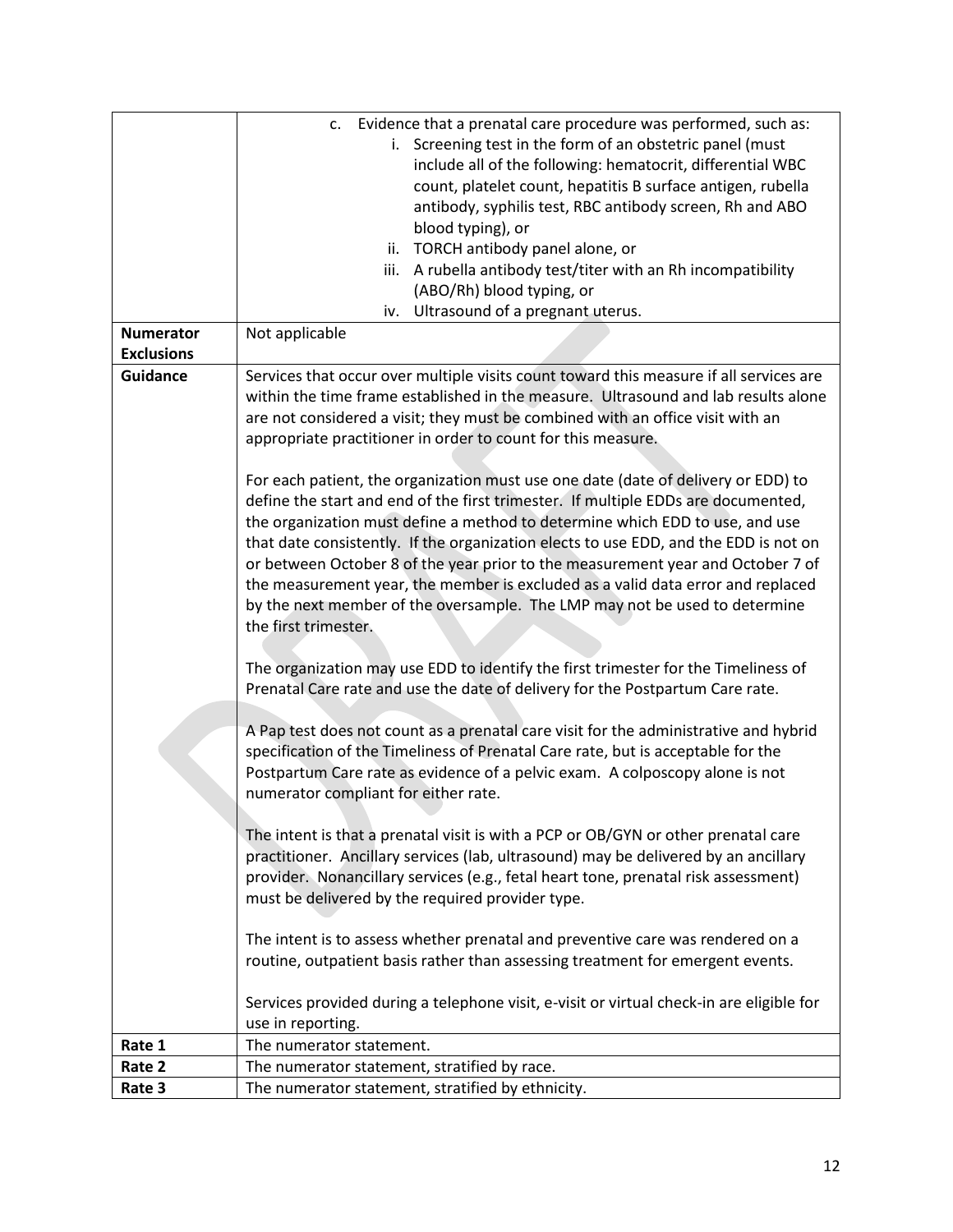| Rate 4 | The numerator statement, stratified by language.          |
|--------|-----------------------------------------------------------|
| Rate 5 | The numerator statement, stratified by disability status. |

# **Measure #4 –** *Postpartum Care* **Numerator**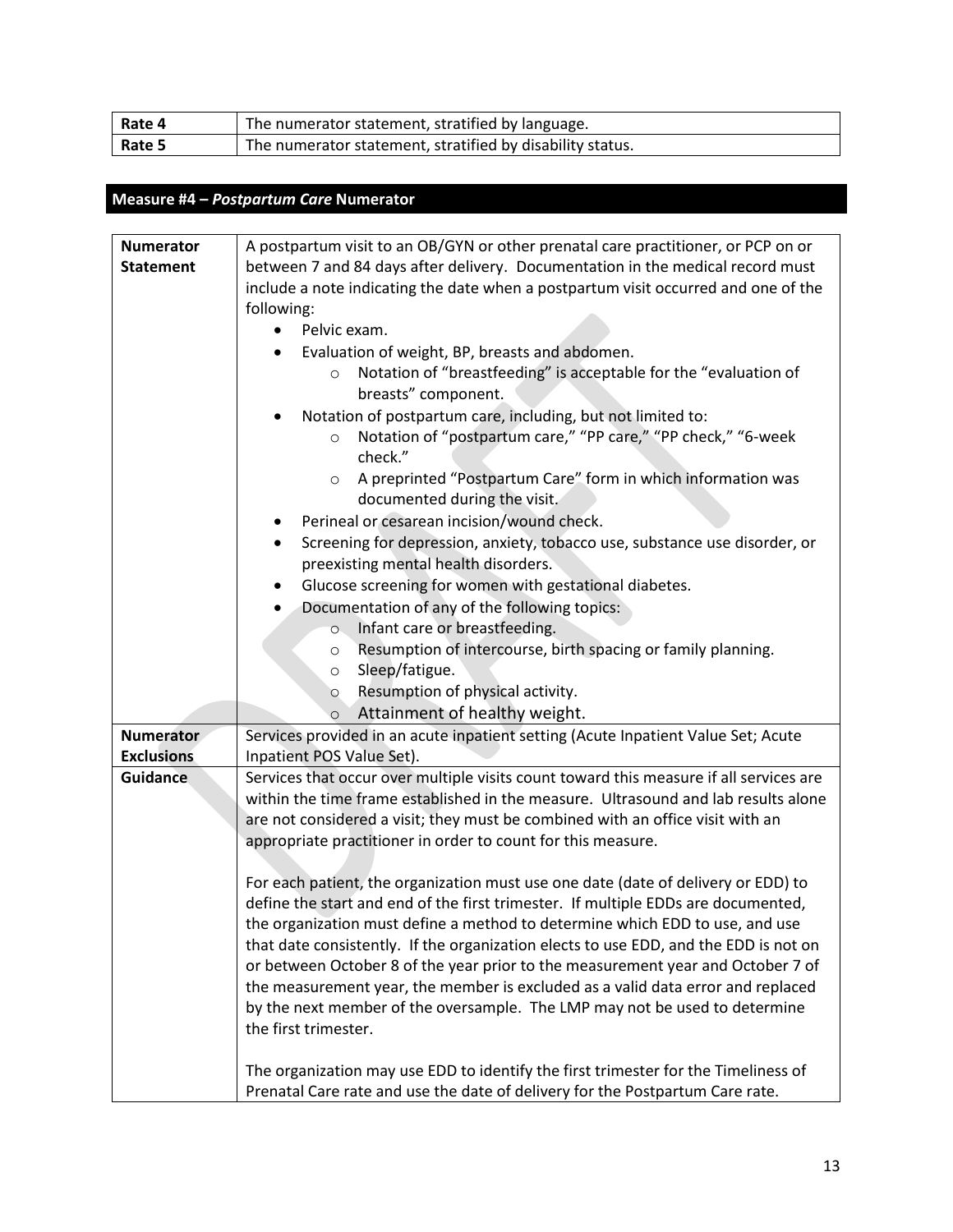|        | A Pap test does not count as a prenatal care visit for the administrative and hybrid<br>specification of the Timeliness of Prenatal Care rate, but is acceptable for the<br>Postpartum Care rate as evidence of a pelvic exam. A colposcopy alone is not<br>numerator compliant for either rate. |
|--------|--------------------------------------------------------------------------------------------------------------------------------------------------------------------------------------------------------------------------------------------------------------------------------------------------|
|        | Services provided during a telephone visit, e-visit or virtual check-in are eligible for                                                                                                                                                                                                         |
|        | use in reporting.                                                                                                                                                                                                                                                                                |
| Rate 1 | The numerator statement.                                                                                                                                                                                                                                                                         |
| Rate 2 | The numerator statement, stratified by race.                                                                                                                                                                                                                                                     |
| Rate 3 | The numerator statement, stratified by ethnicity.                                                                                                                                                                                                                                                |
| Rate 4 | The numerator statement, stratified by language.                                                                                                                                                                                                                                                 |
| Rate 5 | The numerator statement, stratified by disability status.                                                                                                                                                                                                                                        |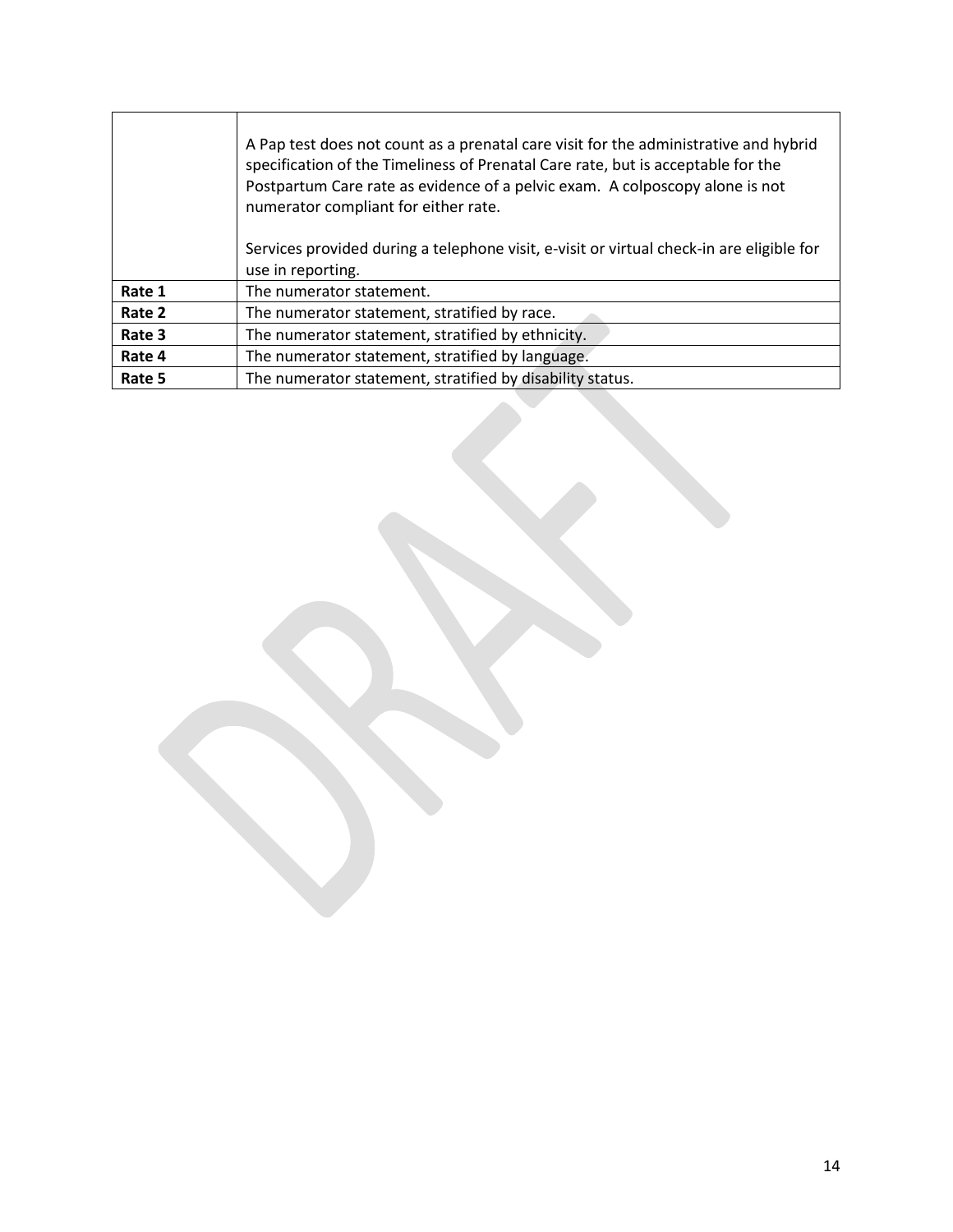# Measure #5: Screening for Depression and Follow-up Plan (CMS2v11)<sup>9</sup>

#### <span id="page-14-0"></span>**Measure #5 – Description**

Percentage of patients aged 12 years and older screened for depression on the date of the encounter or up to 14 days prior to the date of the encounter using an age-appropriate standardized depression screening tool AND if positive, a follow-up plan is documented on the date of the eligible encounter.

#### **Measure #5 – Denominator**

| <b>Initial</b>     | All patients aged 12 years and older at the beginning of the measurement period with |
|--------------------|--------------------------------------------------------------------------------------|
| <b>Population</b>  | at least one eligible encounter during the measurement period.                       |
|                    |                                                                                      |
|                    | Services delivered via telehealth are eligible encounters.                           |
| <b>Denominator</b> | <b>Equals Initial Population</b>                                                     |
| <b>Statement</b>   |                                                                                      |
| <b>Denominator</b> | Patients who have been diagnosed with depression or with bipolar disorder,           |
| <b>Exclusions</b>  |                                                                                      |
| <b>Denominator</b> | Patient Reason(s)<br>$\bullet$                                                       |
| <b>Exceptions</b>  | Patient refuses to participate                                                       |
|                    | <b>OR</b>                                                                            |
|                    | Medical Reason(s)                                                                    |
|                    | Documentation of medical reason for not screening patient for depression             |
|                    | (e.g., cognitive, functional, or motivational limitations that may impact            |
|                    | accuracy of results; patient is in an urgent or emergent situation where time is     |
|                    | of the essence and to delay treatment would jeopardize the patient's health          |
|                    | status).                                                                             |
| Rate 1             | The denominator statement.                                                           |
| Rate 2             | The denominator statement. Separately report the percentage of patients in the       |
|                    | denominator statement for which the provider organization has complete race data.    |
| Rate 3             |                                                                                      |
|                    | The denominator statement. Separately report the percentage of patients in the       |
|                    | denominator statement for which the provider organization has complete ethnicity     |
|                    | data.                                                                                |
| Rate 4             | The denominator statement. Separately report the percentage of patients in the       |
|                    | denominator statement for which the provider organization has complete language      |
|                    | data.                                                                                |

#### **Measure #5 – Numerator**

| <b>Numerator</b> | Patients screened for depression on the date of the encounter or up to 14 days     |
|------------------|------------------------------------------------------------------------------------|
| Statement        | prior to the date of the encounter using an age-appropriate standardized tool AND  |
|                  | if positive, a follow-up plan is documented on the date of the eligible encounter. |
| <b>Numerator</b> | None                                                                               |

<sup>&</sup>lt;sup>9</sup> Source: CMS 2022 eCQM specifications. [https://ecqi.healthit.gov/ecqm/ep/2022/cms002v11.](https://ecqi.healthit.gov/ecqm/ep/2022/cms002v11)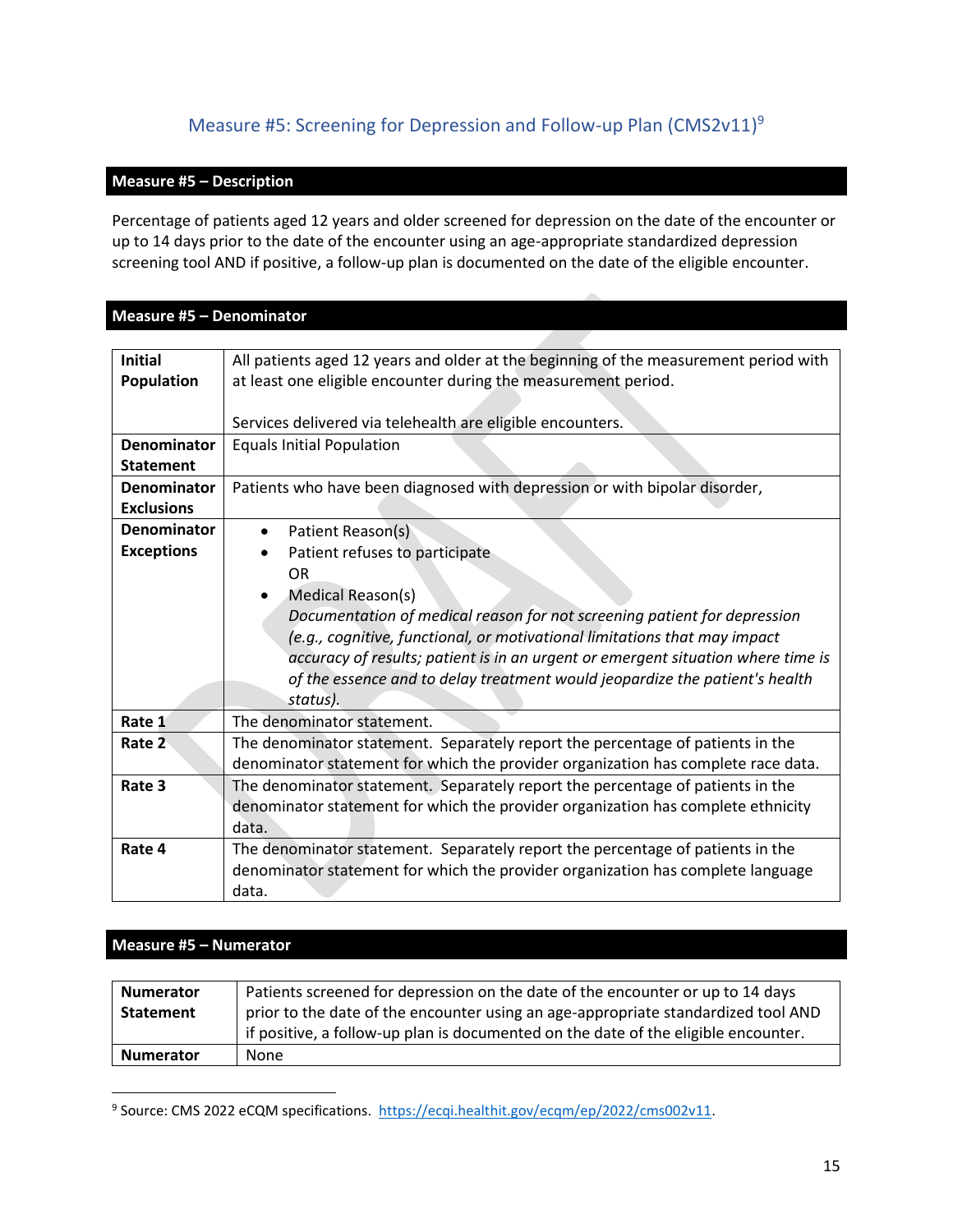| <b>Exclusions</b> |                                                                                                                                                                                                                                                                                                                                                                                                                                                                                                                                                                                                                                                                                                                                                                                                                                                                                                                                                                                                                                                                                                                                                                                                                                                                                                                                                                    |
|-------------------|--------------------------------------------------------------------------------------------------------------------------------------------------------------------------------------------------------------------------------------------------------------------------------------------------------------------------------------------------------------------------------------------------------------------------------------------------------------------------------------------------------------------------------------------------------------------------------------------------------------------------------------------------------------------------------------------------------------------------------------------------------------------------------------------------------------------------------------------------------------------------------------------------------------------------------------------------------------------------------------------------------------------------------------------------------------------------------------------------------------------------------------------------------------------------------------------------------------------------------------------------------------------------------------------------------------------------------------------------------------------|
| <b>Guidance</b>   | The intent of the measure is to screen for depression in patients who have never<br>had a diagnosis of depression or bipolar disorder prior to the eligible encounter<br>used to evaluate the numerator. Patients who have ever been diagnosed with<br>depression or bipolar disorder will be excluded from the measure.                                                                                                                                                                                                                                                                                                                                                                                                                                                                                                                                                                                                                                                                                                                                                                                                                                                                                                                                                                                                                                           |
|                   | A depression screen is completed on the date of the encounter or up to 14 days<br>prior to the date of the encounter using an age-appropriate standardized<br>depression screening tool AND if positive, a follow-up plan must be documented on<br>the date of the encounter, such as referral to a practitioner who is qualified to treat<br>depression, pharmacological interventions or other interventions for the treatment<br>of depression.<br>This measure does not require documentation of a specific score, just whether<br>results of the normalized and validated depression screening tool used are<br>considered positive or negative. Each standardized screening tool provides<br>guidance on whether a particular score is considered positive for depression.                                                                                                                                                                                                                                                                                                                                                                                                                                                                                                                                                                                   |
|                   | This eCQM is a patient-based measure. Depression screening is required once per<br>measurement period, not at all encounters.                                                                                                                                                                                                                                                                                                                                                                                                                                                                                                                                                                                                                                                                                                                                                                                                                                                                                                                                                                                                                                                                                                                                                                                                                                      |
|                   | <b>Screening Tools:</b><br>An age-appropriate, standardized, and validated depression screening tool<br>must be used for numerator compliance.<br>The name of the age-appropriate standardized depression screening tool<br>utilized must be documented in the medical record.<br>The depression screening must be reviewed and addressed in the office of<br>the provider, filing the code, on the date of the encounter. Positive pre-<br>screening results indicating a patient is at high risk for self-harm should<br>receive more urgent intervention as determined by the provider practice.<br>The screening should occur during a qualifying encounter or up to 14 days<br>prior to the date of the qualifying encounter.<br>The measure assesses the most recent depression screening completed<br>either during the eligible encounter or within the 14 days prior to that<br>encounter. Therefore, a clinician would not be able to complete another<br>screening at the time of the encounter to count towards a follow-up,<br>because that would serve as the most recent screening. In order to satisfy<br>the follow-up requirement for a patient screening positively, the eligible<br>clinician would need to provide one of the aforementioned follow-up<br>actions, which does not include use of a standardized depression screening<br>tool. |
|                   | Follow-Up Plan: The follow-up plan must be related to a positive depression<br>screening, for example: "Patient referred for psychiatric evaluation due to positive<br>depression screening."                                                                                                                                                                                                                                                                                                                                                                                                                                                                                                                                                                                                                                                                                                                                                                                                                                                                                                                                                                                                                                                                                                                                                                      |
|                   | Examples of a follow-up plan include but are not limited to:                                                                                                                                                                                                                                                                                                                                                                                                                                                                                                                                                                                                                                                                                                                                                                                                                                                                                                                                                                                                                                                                                                                                                                                                                                                                                                       |